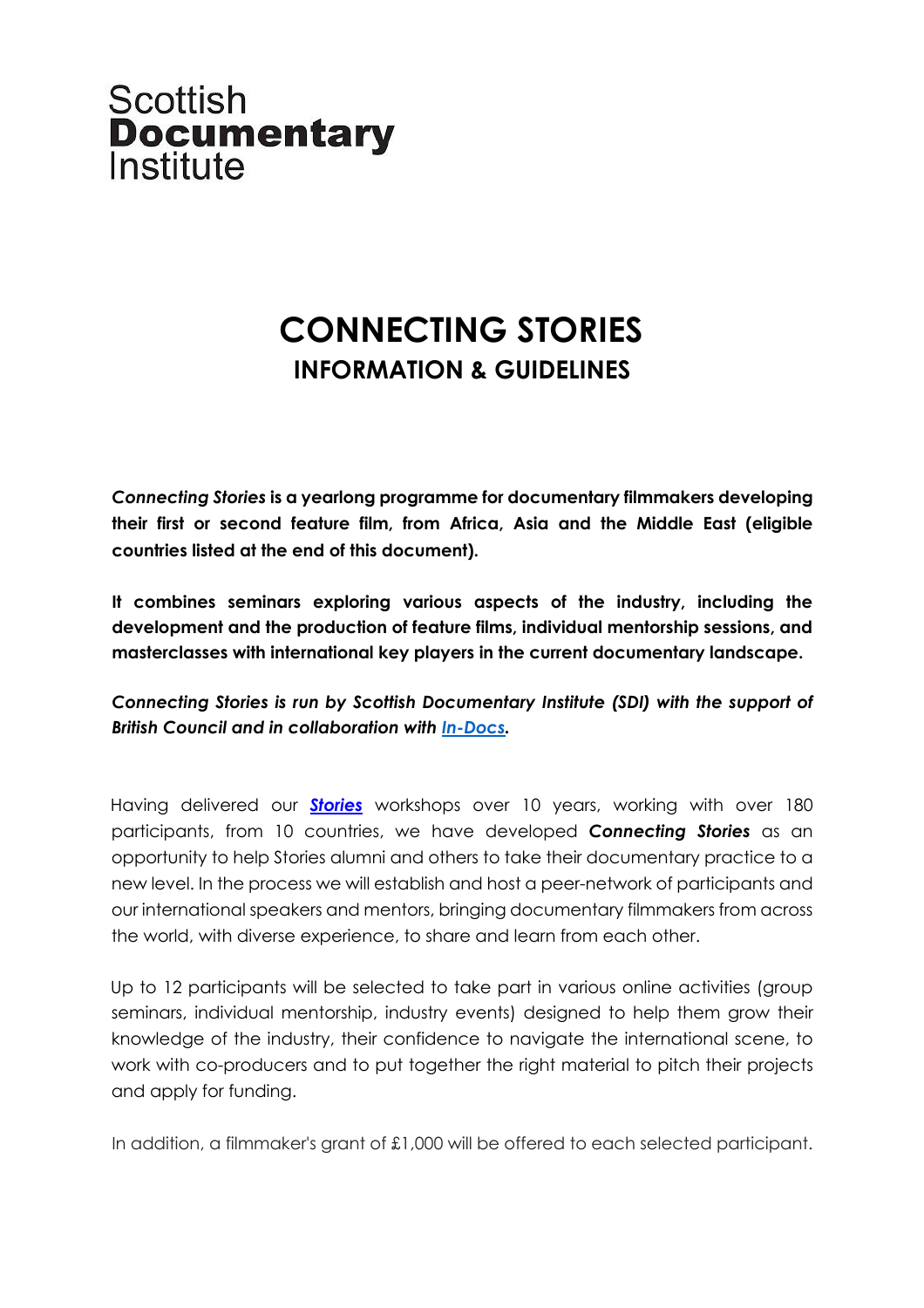We are looking for documentary filmmakers who have already directed one or two short films, which screened in festivals or had a broadcast on TV. Alumni of *Stories* workshops or other international labs are encouraged to apply.

Applicants are expected to be in development, production, or early post-production of their first or second feature length documentary, to have already engaged with their characters and to have some early footage showing their access to the story.

*Connecting Stories* aims to support under-represented creative voices.

# **Programme structure**

*Connecting Stories* is a year-long programme taking place from June 2022 – May 2023. Over this time period each participant will get access to:

- 6 hours of mentoring support from a highly experienced documentary professional;
- A series of up to 10 online seminars with international industry professionals, experts, and award-winning filmmakers. These sessions will explore the following topics and more, based on the projects selected:
	- Research and feature development;
	- Storytelling and narrative in feature length documentary;
	- Grants and funding applications writing;
	- Pitching and trailer editing;
	- International pitching forums, marketplaces and labs;
	- Co-productions and the international documentary landscape;
- Access to online masterclasses with international speakers;
- Access to the Edinburgh Pitch Online (June 2022);

#### **Matching mentors and filmmakers on the programme**

Selected filmmakers will be matched with mentors based on the needs outlined in the application and how those needs match mentors' areas of expertise. Please note that mentors are not responsible for finding their mentee a job, or work experience.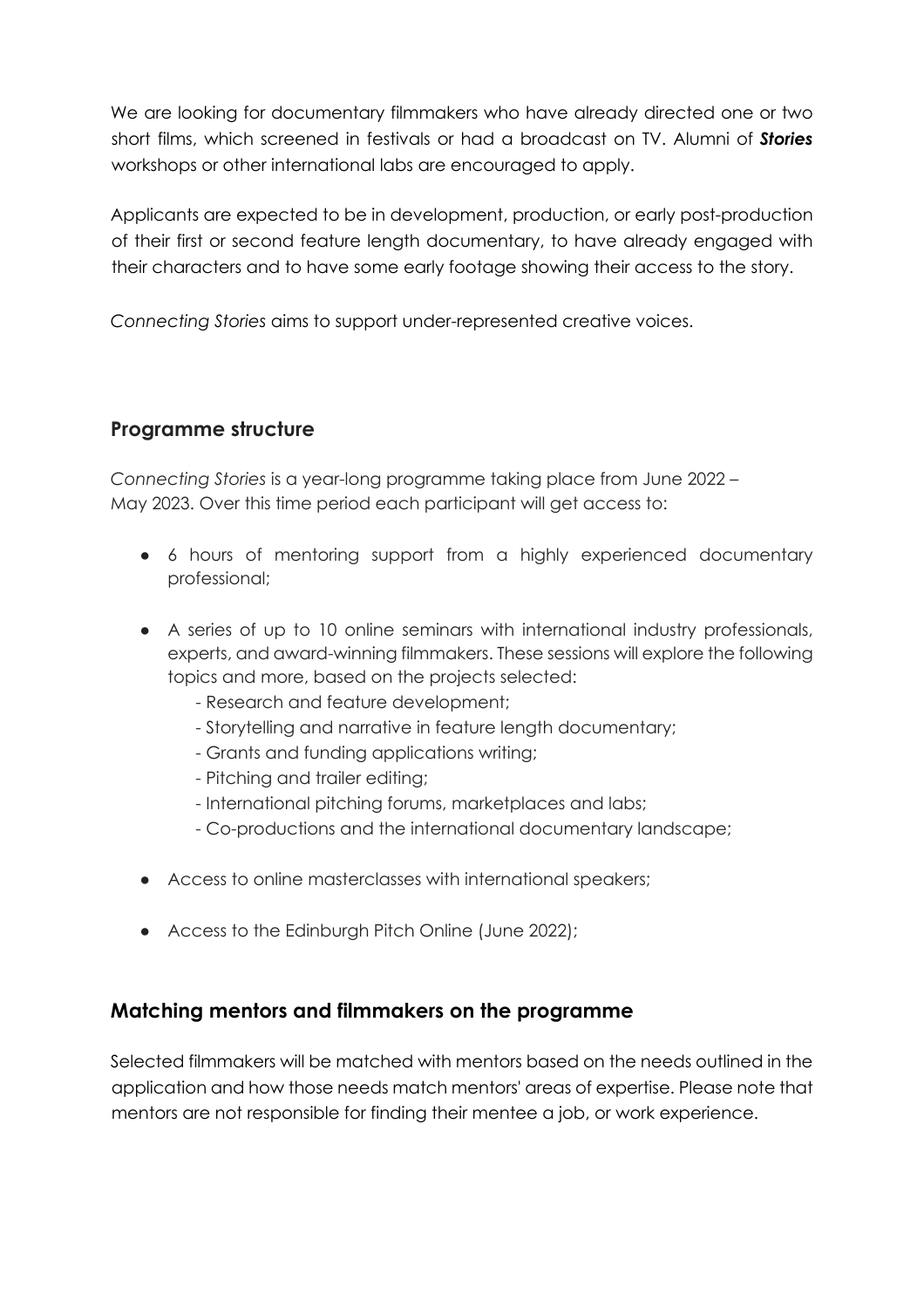## **Timings**

- Applications close: Tuesday 17 May 2022
- Successful applicants will be informed early June 2022
- Programme runs from June 2022 to May 2023 with monthly seminars and mentoring sessions

# **Commitment**

It is important that applicants can commit to the programme in order to make the most of it. Successful applicants will have to attend the programme various seminars and the individual meetings with their mentor.

# **Eligibility Criteria**

To be eligible to apply to Connecting Stories, you must:

- Be in development, production or post-production of your first or second feature length documentary (60 minutes or over);
- Have a trailer or some visual material;
- Have directed at least two short documentaries shown at film festivals nationally and internationally or broadcast on television;
- Have an intermediate or proficient level of English;
- Be a citizen of one of the following countries:

| Afghanistan     | Ghana         | Nigeria               |
|-----------------|---------------|-----------------------|
| Algeria         | Guinea        | Pakistan              |
| Angola          | Guinea-Bissau | Philippines           |
| Armenia         | India         | Rwanda                |
| Azerbaijan      | Indonesia     | Sao Tome and Principe |
| Bangladesh      | <i>Iran</i>   | Senegal               |
| <b>Benin</b>    | Iraq          | Sierra Leone          |
| Bhutan          | Jordan        | Somalia               |
| <b>Botswana</b> | Kazakhstan    | South Africa          |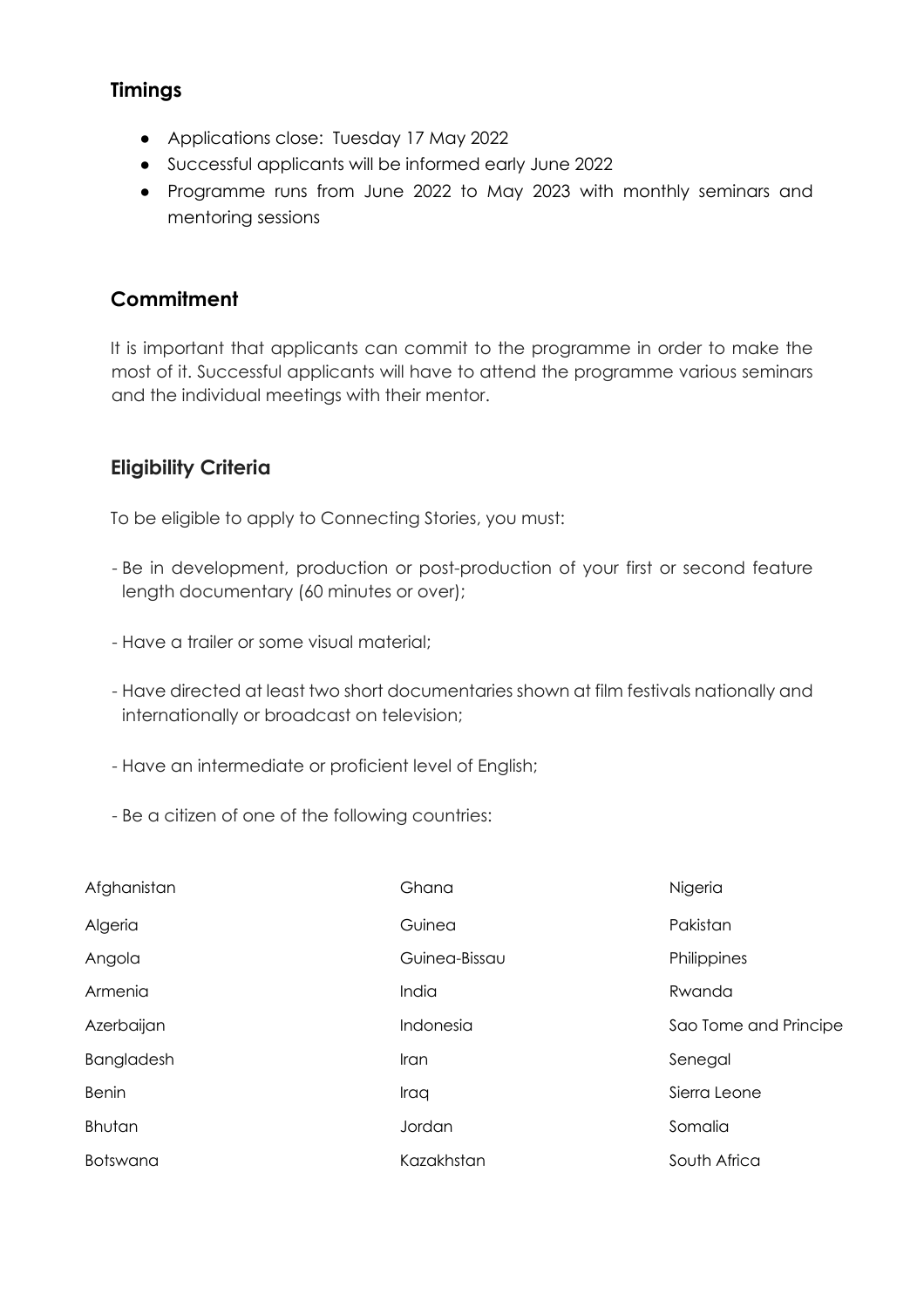| <b>Burkina Faso</b>                   | Kenya                                                | South Sudan              |
|---------------------------------------|------------------------------------------------------|--------------------------|
| Burundi<br>Cabo Verde                 | Kyrgyzstan<br>Lao People's Democratic Republic Sudan | Sri Lanka                |
| Cambodia                              | Lesotho                                              | Syrian Arab Republic     |
| Cameroon                              | Lebanon                                              | Tajikistan               |
| Central African Republic              | Liberia                                              | Tanzania                 |
| Chad                                  | Libya                                                | Thailand                 |
| China (People's Republic of)          | Madagascar                                           | Timor-Leste              |
| Comoros                               | Malawi                                               | Togo                     |
| Congo                                 | Malaysia                                             | Tunisia                  |
| Côte d'Ivoire                         | <b>Maldives</b>                                      | Turkey                   |
| Democratic People's Republic of Korea | Mali                                                 | Turkmenistan             |
| Democratic Republic of the Congo      | Mauritania                                           | Uganda                   |
| Djibouti                              | Mauritius                                            | Uzbekistan               |
| Egypt                                 | Mongolia                                             | Viet Nam                 |
| <b>Equatorial Guinea</b>              | Morocco                                              | West Bank and Gaza Strip |
| Eritrea                               | Mozambique                                           | Yemen                    |
| Eswatini                              | Myanmar                                              | Zambia                   |
| Ethiopia                              | Namibia                                              | Zimbabwe                 |
| Gabon                                 | Nepal                                                |                          |
| Gambia                                | Niger                                                |                          |

*Applicants shall not be discriminated against because of race, religion, sex, national origin, ethnicity, age, disability, political affiliation, sexual orientation, gender identity, colour, marital status or medical condition.* 

## **Cost**

Application and participation to Connecting Stories are free.

## **How to apply**

Applications are done **online**